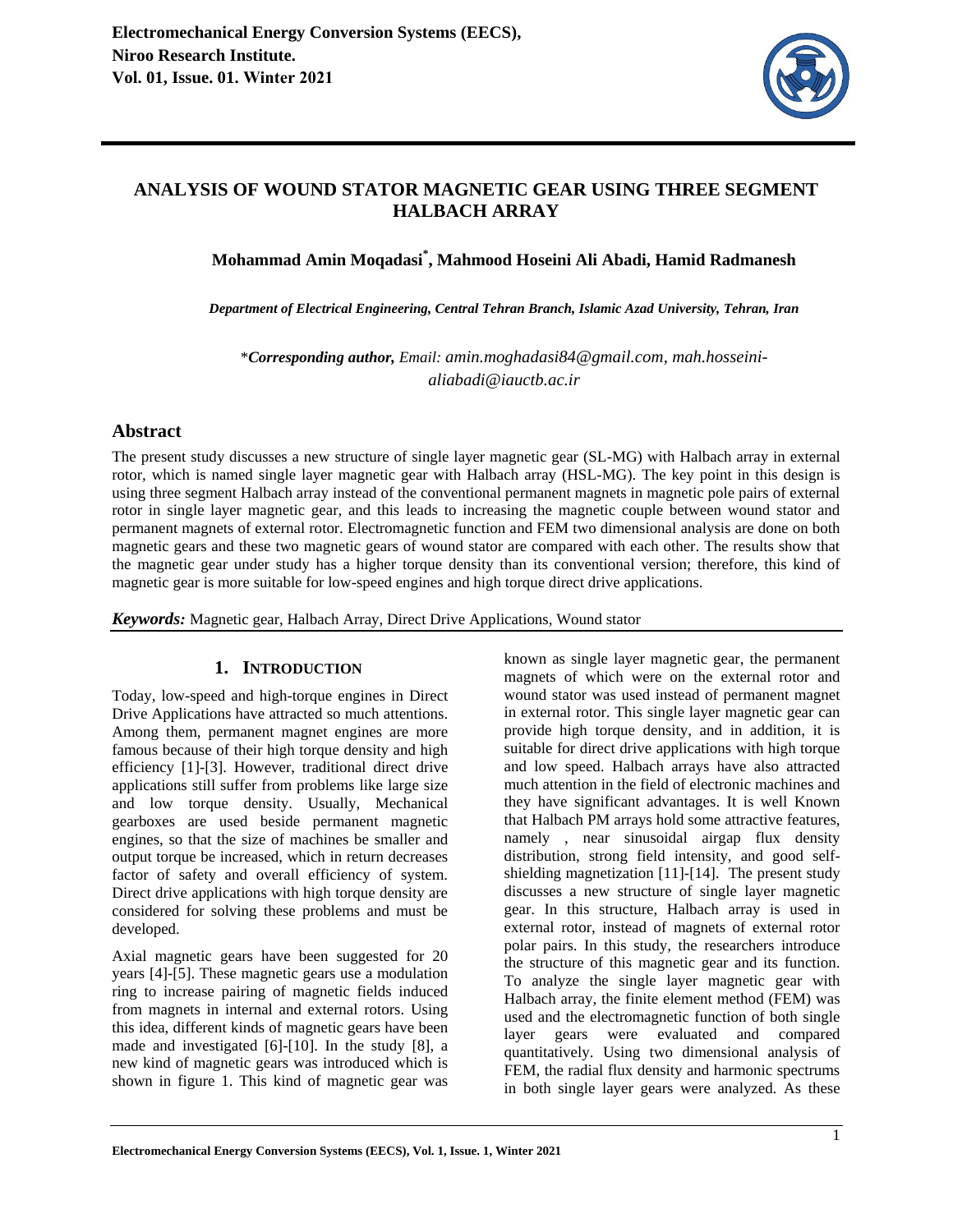gears have high torque and low speed, they are used in a broad range in electronic engines like electric vehicles, generators and washing machines.



**Fig. 1.** SINGLE LAYER MAGNETIC GEAR, (A) CONVENSIONAL, (B) HALBACH

# **2. CONFIGURATION AND FUNCTION**

### **2.1. Configuration of Wound Stator Magnetic gears Using Three Segment Halbach Array**

The general structure of single layer magnetic gears with Halbach array is shown in Fig. 1.B. It consists of three basic parts, named internal stator, external rotor and modulation rings which are located between external rotor and stator. In this structure, three segments Halbach array is used in external rotor. Figure 2 shows the installation of permanent magnets with Halbach magnetic direction for a pole pair of single layer magnetic gear. Halbach arrangement of permanent magnets can be achieved through arrangement of discrete parts of permanent magnets. Arrangement of permanent magnets with Halbach direction leads to increase of magnetic field in one side and on the other side, fiend strength is eliminated. Also, using this array, distribution of magnetic field approximates sinusoidal. Figure 3 shows one part of single layer magnetic gear with Halbach array and magnetic direction in each part of permanent magnets is obtained by:

$$
\vec{M} = M_x + jM_y = \cos((1+p)\theta) + jM\sin((1+p)\theta)
$$
 (1)

In which  $p$  equals number of magnetic polar pairs,  $\theta$ is the angle between X axis and the imaginary line between each part of magnet. In equation (1), M equals:

$$
M = \frac{B_r}{\mu_0} \tag{2}
$$



**Fig. 3.** A CLOSE-UP OF HALBACH ARRAY IN WOUND STATOR MAGNETIC GEARS

#### **2.2. Functional principles of magnetic gears**

To transfer torque between internal stator and external rotor, magnetic gears work based on modulation of flux density distributed in air gaps. This modulation is done by modulation rings in internal stator and external rotor. Choosing the suitable number of polar pairs in external rotor and adjustment of internal stator, a stronger magnetic couple can be made. To do so, the following equation can be used:

$$
MR = P_{ro} + P_{ri} \tag{3}
$$

Where  $P_{\text{ro}}$  is the number of polar pairs in external rotor,  $P_{ri}$  is the number of polar pairs in internal stator, and MR is the number of fixed rings. In internal stator, armature windings are arranged in 3 phase with 6 polar pairs and 36 gaps and the external stator has 19 polar pairs. So the number of modulation rings between internal stator and external rotor is 25. The gear ratio in wound stator magnetic gears is defined by:

$$
NG = \frac{P_{ro}}{P_{ri}} \tag{4}
$$

Where  $NG$  is the gear ratio and in the gear under discussion, this ratio is 3.17. The relation between mechanical rotation frequency of engine F and Electrical frequency f is as follows.

$$
f = F \cdot \frac{P_{ri}}{P_{ro}} \tag{5}
$$

## **3. FUNCTION ANALYSIS AND COMPARISON**

Table 1 shows all the information regarding simulation of two single layer wound stator magnetic gear. The function of these two gearboxes is analyzed and compared using FEM method. To fairly compare the conventional gear and the proposed gear, structural information in both gearboxes is considered identical.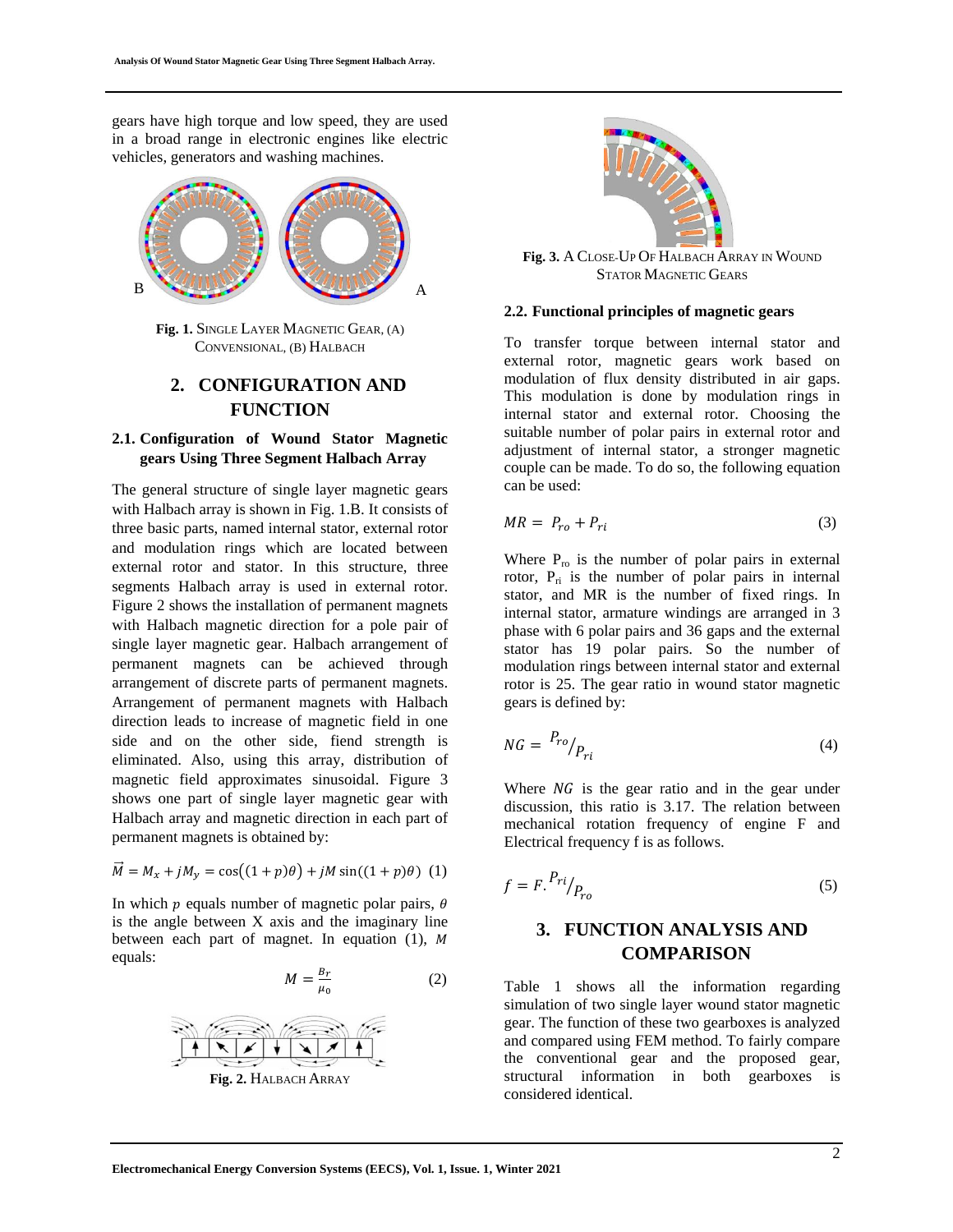| <b>Total diameter of machine</b>                 | 245       |
|--------------------------------------------------|-----------|
| <b>Axial length</b>                              | 120       |
| Air gap length                                   | 0.7       |
| <b>Modulation ring thickness</b>                 | 8         |
| <b>External rotor thickness</b>                  | 11.5      |
| <b>External rotor permanent magnet thickness</b> | 5.93      |
| Number of armature polar pairs                   | 6         |
| Number of external rotor permanent magnet        | 19        |
| polar pairs                                      |           |
| <b>Number of modulator segments</b>              | 25        |
| <b>Number of stator grooves</b>                  | 36        |
| <b>Number of phases</b>                          | 3         |
| <b>Number of conductors</b>                      | 25        |
| <b>Magnetic flux density (NdFeB)</b>             | 1.1 Tesla |
| <b>Relative magnetic permeability</b>            | 1.0446    |
| <b>Nucleus material</b>                          | steel     |
| <b>Internal rotor rated speed</b>                | 480       |

TABLE. 1. STRUCTURAL INFORMATION OF THE MACHINE

### **3.1. Magnetic Field Distribution and Harmonic Analysis**

Figure 4 shows magnetic field distribution in both magnetic gears. It is evident that magnetic flux density in external yoke of the proposed magnetic gear rotor is less than magnetic flux density in external yoke of conventional magnetic gear rotor. So, using this method, external yoke length can be reduced, which in return can reduce the overall volume and weight of magnetic gear. It also reduces rotor inertia.





Figures 5, 6, 7, and 8 show harmonic spectrum of tangential and radial flux density in internal and external air gap. As for the effect of modulation rings, magnetic flux density in both air gaps consists of particular harmonics. Based on the analysis of [15], it can be found that a number of harmonics are synchronous harmonics and help sustainable torque transfer, therefore they can be called desirable harmonics. A number of harmonics are asynchronous harmonics which lead to torque ripple and they can be named undesirable harmonics. Synchronous harmonics in single layer wound stator gears are harmonics 6, 19, 31, and 44; and undesirable harmonics are 4, 7, 18, 30 and 42. Figure 5 shows the harmonic spectrum of tangential and radial flux

density in internal air gap. In this figure, all desirable harmonics, except harmonic 19, have increased, which is due to Halbach array of external rotor magnets. The amplitude of harmonic 19 is decreased in internal air gap. Figure 6 shows the harmonic spectrum of tangential and radial flux density in external air gap. It is clear from the figures that the external air gap of synchronous harmonics has increased in single layer magnetic gear with Halbach array compared to single layer magnetic gear, and this is the main reason of decreasing ripple and increasing torque which is explained in part b. in detail.



#### **3.2. Torque Analysis**

Figure 7 .A. shows torque vs. rotor angle curve for the conventional and proposed single layer magnetic gears. Stator windings are fueled with sinusoidal balanced current and current density of 8 A/mm<sup>2</sup>. Figure 7. B. shows torque vs. time curve for the single layer magnetic gears. As a whole, figure 7 shows that single layer magnetic gear with Halbach array can produce a torque of 220 Newton per meter, which has 20% increase compared to the conventional single layer magnetic gear. When the modulation rings between wound stator and external rotor are omitted, the output torque is reduced to a great extent. It's evident from figure 7 that although modulation rings are deleted from single layer magnetic gears with Halbach array, the gear still works, but the output torque reduces from 220 to 136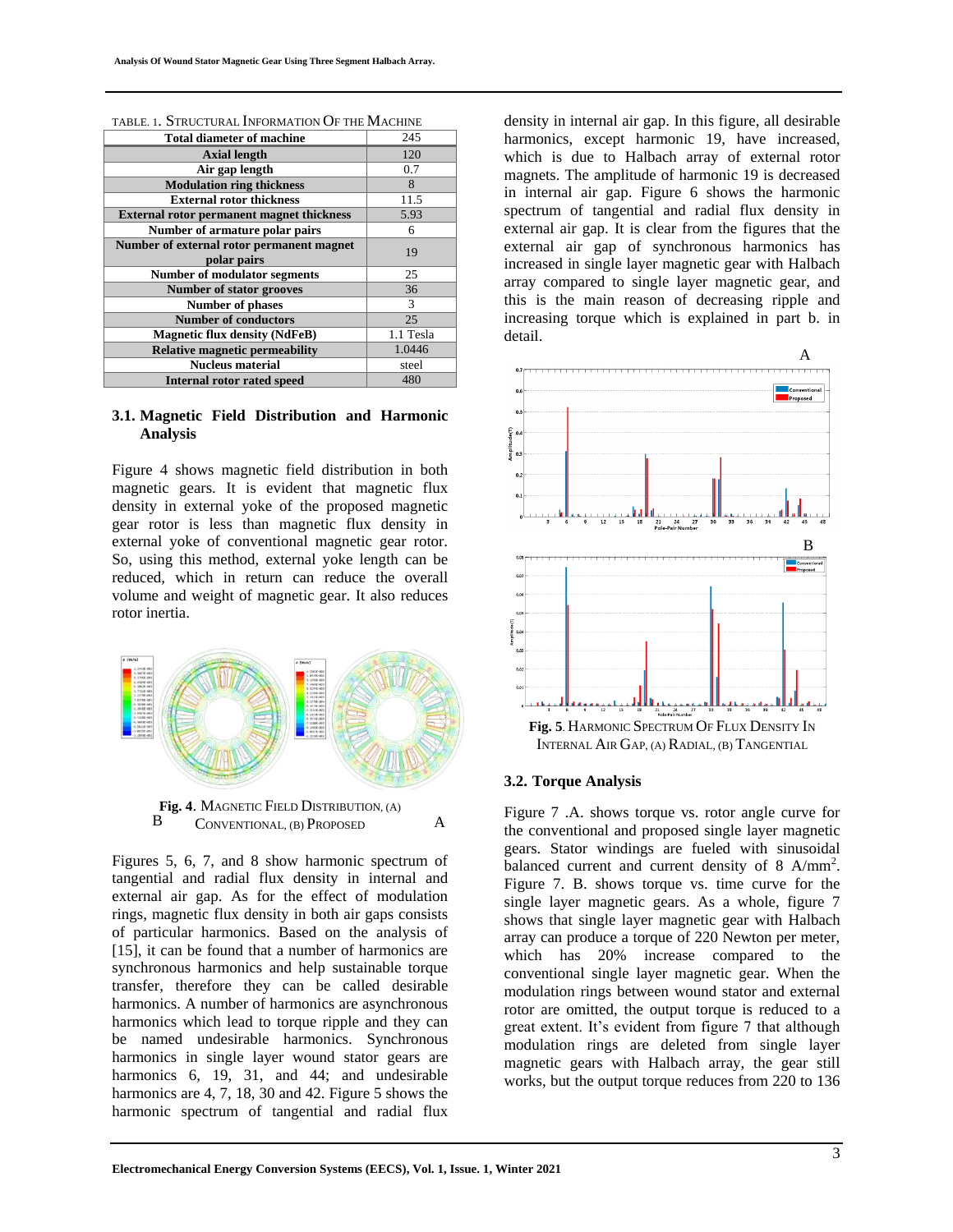Newton per meter, which shows that modulation rings produce 38% of the whole output torque.



EXTERNAL AIR GAP, (A) RADIAL, (B) TANGENTIAL

#### **3.3. Torque ripple analysis**

Figure 10 shows the torque ripple of external rotor in both conventional and proposed magnetic gears. It can be seen in figure 10 that the torque ripple of external rotor in magnetic gear with Halbach array is much less than the torque ripple of external rotor in the conventional magnetic gear. Torque ripple of magnetic gear with Halbach array is 3 N/m, which is 40% less than the torque ripple in conventional magnetic gears. Torque ripple of the conventional magnetic gear is 5 N/m.

#### **3.4. Analysis with different currents**

Figure 11 shows the curve of torque vs. current density in magnetic gears. As you can see in the figure, the torque of magnetic gear increases as the current density increases. When the current density of 20 milliampere enters the stator windings, the torque output of wound stator magnetic gear reaches 340 and 360 N/m. After that, as the current increases, the curve approaches a linear mode, since a high current density leads to magnetic saturation, which prevents torque increase. In the present study, a current of 8 A/mm2 is chosen for the research, because in this current, the curve is on its knee point. Magnetic gears in higher currents may get involved in magnetic saturation and windings may burn as well.



Fig. 7. (A) TORQUE-ANGLE CURVE IN SINGLE LAYER WOUND STATOR MAGNETIC GEAR, (B) TORQUE-TIME CURVE IN SINGLE LAYER WOUND STATOR MAGNETIC GEAR



## **4. CONCLUSION**

The present study aimed to design and analyze a new form of single layer magnetic gear with Halbach array. This magnetic gear is suitable for low-speed engines and high torque direct drive applications. The important point in this magnetic gear is the reasonable integration of fields produced by stator and rotor magnets. Torque output in this magnetic gear increased 10 percent compared to the conventional form. Also torque ripple decreased for 40% compared to the conventional gear. In this study, harmonic analysis of magnetic fields in air gaps of these tow gears was done. It was found that synchronous harmonics increased and asynchronous harmonics decreased to a great extent.